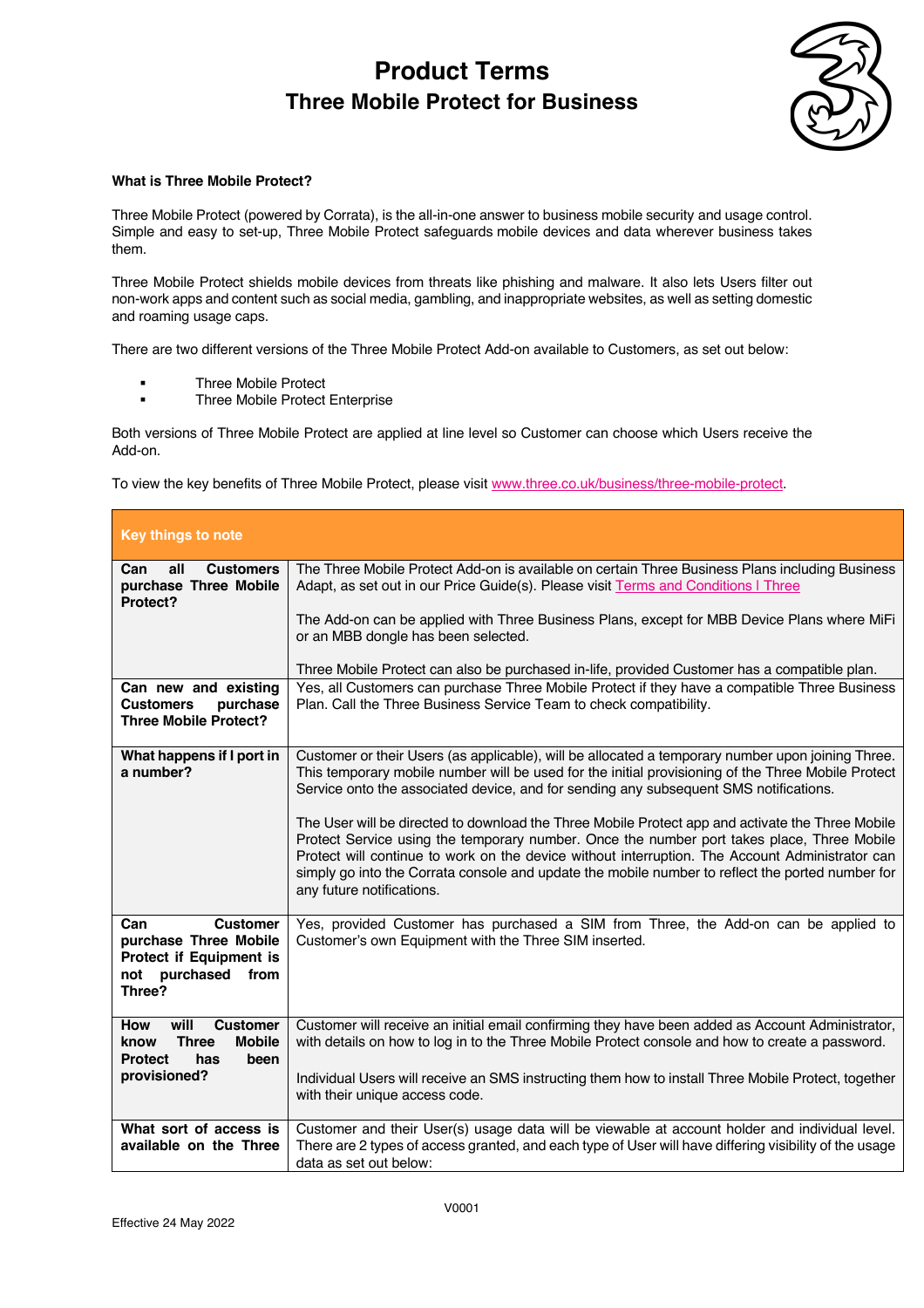

| <b>Mobile</b><br><b>Protect</b><br>console?                     | Account Administrator - Three will set up Customer as Administrator when initially<br>1.<br>provisioning the Three Mobile Protect Add-on. The Administrator can access all data on                                                                                                             |
|-----------------------------------------------------------------|------------------------------------------------------------------------------------------------------------------------------------------------------------------------------------------------------------------------------------------------------------------------------------------------|
|                                                                 | the Three Mobile Protect console subject to the Three Mobile Protect or Three Mobile                                                                                                                                                                                                           |
|                                                                 | Protect Enterprise lens.<br>2.<br><b>End User</b> – Customer's Users will have access to their own data only via the Three                                                                                                                                                                     |
|                                                                 | Mobile Protect app. Users will not be able to access the Three Mobile Protect console<br>unless added as an administrator by the Account Administrator.                                                                                                                                        |
|                                                                 |                                                                                                                                                                                                                                                                                                |
| If an employee leaves<br>Customer's                             | The Account Administrator can remove User access to the Three Mobile Protect app from the<br>Corrata console, and remotely lock / wipe a device if required. The Account Administrator can also                                                                                                |
| employment, who is<br>responsible for<br>removing that          | change the User details on the Corrata console if the device is being transferred. All changes<br>relating to the device are within Customer's control via their nominated Account Administrator.                                                                                              |
| employee's access?                                              | Customer must contact the Three Business Service Team to cancel the Three Mobile Protect<br>Service in respect of individual lines. Cancellation Fees may be payable as set out in the Terms<br>and Conditions below. Three will cease the Three Mobile Protect Service following termination. |
|                                                                 | Three will not be liable for unauthorised access.                                                                                                                                                                                                                                              |
| <b>Customer</b><br>Can<br>use<br><b>Three Mobile Protect to</b> | Customer should visit their online Three Account to manage usage or call the Three Business<br>Service Team to provision any limits they require, as usual. Customer can set roaming data                                                                                                      |
| set<br>monetary<br>spend<br>caps or usage limits?               | controls on the Three Mobile Protect console, however these are subject to any limits or caps set<br>with Three which will take precedence. For example, if Customer has set a £0 roaming cap, any                                                                                             |
|                                                                 | usage limits set on the Three Mobile Protect console to allow specific gigabyte usage will not be<br>triggered and User will not be able to roam.                                                                                                                                              |
|                                                                 | Customer should call the Three Business Service Team to provision all monetary spend caps.                                                                                                                                                                                                     |
| Software updates and<br>licence agreements                      | Access to the Three Mobile Protect Add-on is conditional upon Customer accepting and complying<br>with the End User License Agreement set out in Appendix 1 to these Product Terms.                                                                                                            |
|                                                                 | Customer is expected to undertake all required software updates to ensure continued access to                                                                                                                                                                                                  |
|                                                                 | the Three Mobile Protect Add-on and platform. If Customer does not accept the End User License<br>Agreement or terms of the licence of any software required in order for the Three Mobile Protect                                                                                             |
|                                                                 | Add-on to be performed, Three will be excused from performing any Three Mobile Protect Service<br>relying on such acceptance or software.                                                                                                                                                      |
| If Customer already has<br>Three Mobile Protect,                | Customer should contact the Three Business Service Team to discuss an upgrade to Three Mobile<br>Protect Enterprise. The change will attract additional Charges and a contractual Minimum Term of                                                                                              |
| how can they upgrade                                            | 12 months. If Three Mobile Protect Enterprise is terminated within the Minimum Term, a                                                                                                                                                                                                         |
| this to Three Mobile<br><b>Protect Enterprise?</b>              | Cancellation Fee per SIM will be payable based on Add-on Monthly Charge x Months Remaining<br>in Minimum Term.                                                                                                                                                                                 |
| If Customer already has<br>Three Mobile Protect                 | Customer should contact the Three Business Service Team to discuss the change from Three<br>Mobile Protect Enterprise to Three Mobile Protect. The change will attract a Cancellation Fee per                                                                                                  |
| Enterprise, can this be                                         | SIM based on Add-on Monthly Charge x Months Remaining in Minimum Term.                                                                                                                                                                                                                         |
| <b>Three</b><br>changed<br>to<br><b>Mobile Protect?</b>         |                                                                                                                                                                                                                                                                                                |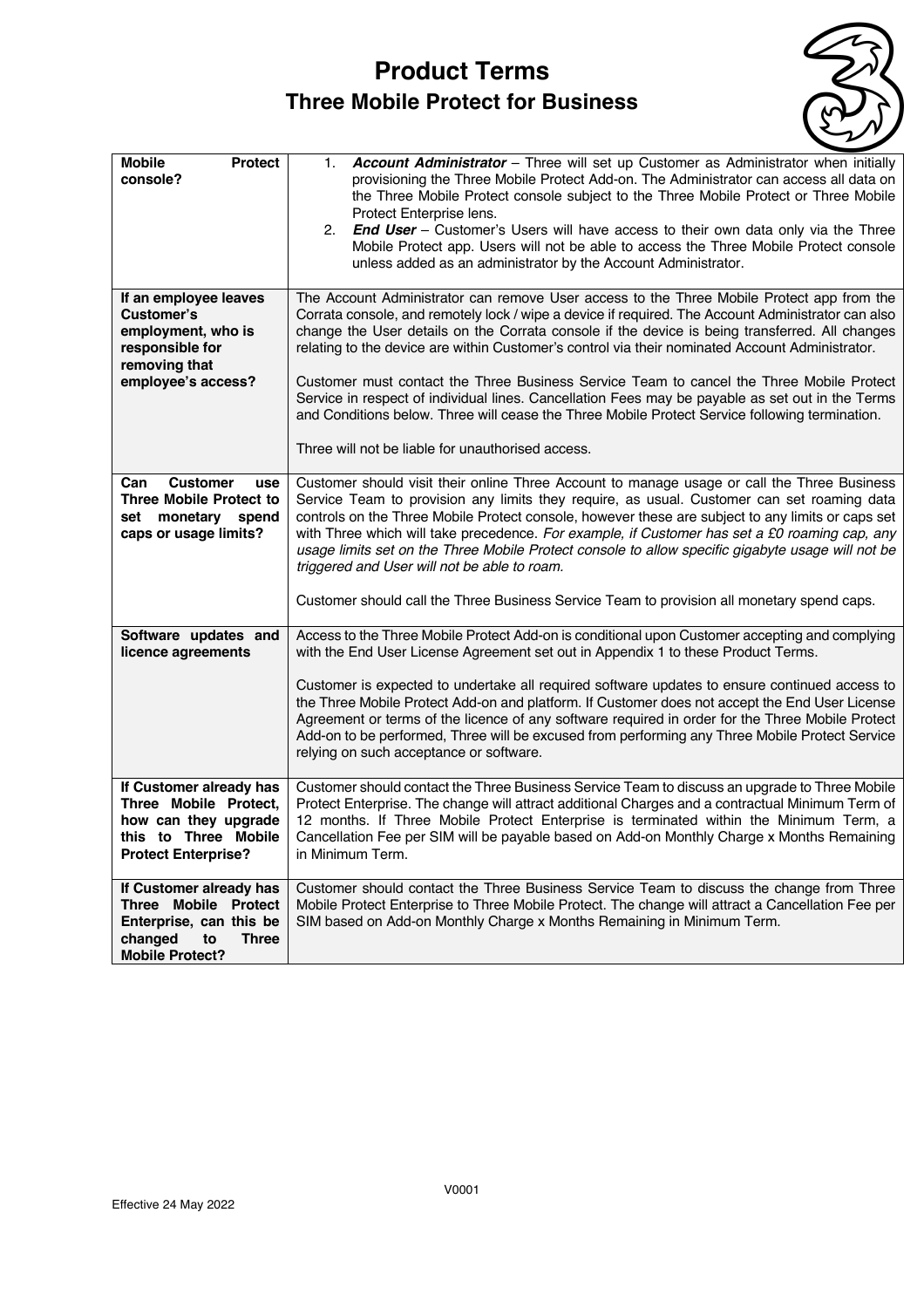

### **Terms and Conditions for Three Mobile Protect**

The supply of the Three Mobile Protect Service under these Product Terms is subject to the provisions of the Terms and Conditions for using the Three Network found at Terms and Conditions | Three. These Terms and Conditions for Three Mobile Protect may be amended from time to time, and the current version of the said Terms and Conditions are available at visit Terms and Conditions | Three. These Product Terms and the reference to "Three Mobile Protect" or the "Service" applies to both Three Mobile Protect and Three Mobile Protect Enterprise, unless expressly stated otherwise.

#### **1. Commencement Date**

- 1.1 Three Mobile Protect begins on the date Customer purchases the Three Mobile Protect Add-on *("Three Mobile Protect Service Commencement Date"*) and will continue for the agreed Minimum Term, or until it is terminated in accordance with the terms of the Agreement.
- 1.2 Customer acknowledges and agrees that the Three Mobile Protect Add-on is for the Minimum Term specified in the Agreement, or as set out in these Product Terms.
- 1.3 Three will use reasonable efforts to provision the Three Mobile Protect Add-on within 2 Working Days of the MSISDN being available (upon shipping of Device or SIM as applicable), but Customer acknowledges and agrees that all dates are estimates, and Three has no liability for any failure to provide the Three Mobile Protect Add-on by any specific date or timeframe.

#### **2. Minimum Term and Cancellation Fees**

#### 2.1 Three Mobile Protect:

- 2.1.1 The Minimum Term for Three Mobile Protect is 30 days, and commences on the Three Mobile Protect Service Commencement Date.
- 2.1.2 Three Mobile Protect will continue on a recurring basis until terminated. Where terminated, Three Mobile Protect will be cancelled at the end of the billing cycle in which the notice to terminate was received.

#### 2.2 Three Mobile Protect Enterprise

- 2.2.1 The Minimum Term for Three Mobile Protect Enterprise commences on the Three Mobile Protect Service Commencement Date and will continue for 12 months. The Add-on will terminate on expiry of this Minimum Term.
- 2.2.2 In the event Customer terminates Three Mobile Protect Enterprise within this Minimum Term, Customer will be liable for an early Cancellation Fee calculated as follows: *Months remaining x Addon Monthly Charge.*
- 2.2.3 If Customer wishes for Three Mobile Protect Enterprise to continue past expiry of the initial Minimum Term, Customer will have to enter into a new contract for a further 12 month Minimum Term.

#### **3. Charges and Payment**

- 3.1 Customer agrees to pay all Charges for the Three Mobile Protect Add-on in accordance with the terms of the Agreement. The Monthly Charge applies per SIM and will be charged to the monthly bill on a recurring basis.
- 3.2 Charges will commence on the Three Mobile Protect Service Commencement Date, and continue to be payable on a monthly recurring basis until expiry of the applicable Minimum Term or until terminated (as applicable).
- 3.3 Should Customer disagree with any of the Charges appearing on a bill issued by Three in connection with the Three Mobile Protect Add-on, Customer should raise a dispute in accordance with the terms of the Agreement.
- 3.4 If Customer fails to pay the bill in full by the due date, Three reserves all rights of recourse as set out in the terms of the Agreement.
- 3.5 Three may increase Charges for Three Mobile Protect at any time, giving 30 days' prior notice.
- 3.6 Three Mobile Protect will use data from Customer's data allowance in order to operate, which will be charged in accordance with the appropriate Three Business Plan the service is provided on.
- 3.7 Customer can opt-out of Three Mobile Protect (30 day plan) in accordance with Clause 2.1 above.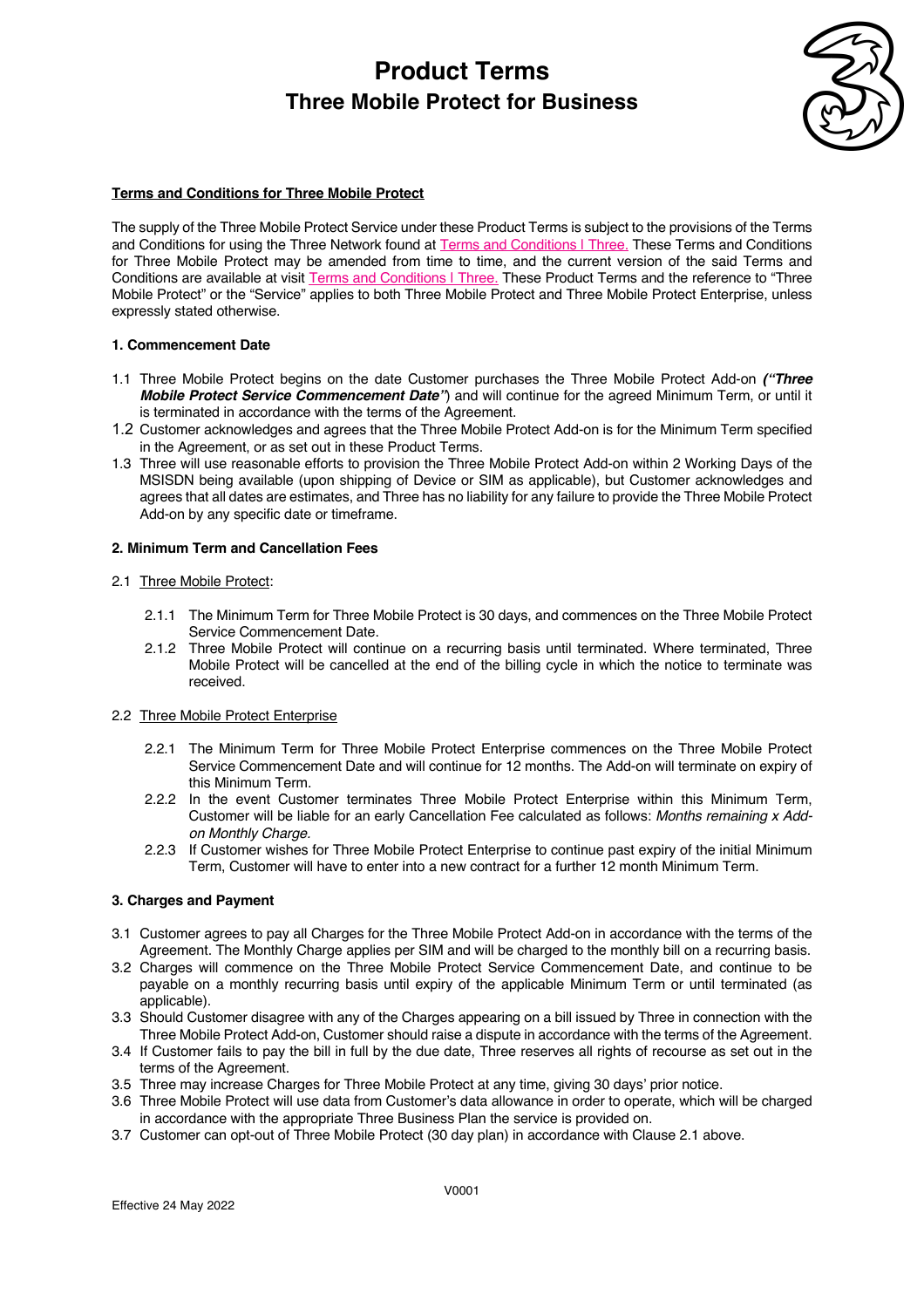

### **4. Three Mobile Protect Service and Restrictions**

- 4.1 Three agrees to make Three Mobile Protect available for purchase and internal use by the Customer.
- 4.2 Customer acknowledges that Three is authorised to resell the Corrata Software Products as Three Mobile Protect from Corrata's partner CWSI (UK) Limited, a company registered in England and Wales under company number 08032836 whose registered office is at Unit 3, The Pavilions, Ruscombe Business Park, Twyford, Reading, RG10 9NN, United Kingdom.
- 4.3 Three will provide the Customer with Three Mobile Protect as described in Customer's Agreement.
- 4.4 Provision of the Three Mobile Protect Add-on by Three to Customer is conditional on Customer's: (i) Acceptance of these Product Terms for Three Mobile Protect Business; (ii) compliance at all times by Customer with the terms of the Agreement as defined in clause 1.2 of the Terms and Conditions for using the Three Network; and (iii) acceptance of the End User License Agreement set out in Appendix 1 to these Product Terms.
- 4.5 Customer acknowledges that Three Mobile Protect (and all services provided to the Customer which are ancillary or incidental to the installation, use and support of the Three Mobile Protect Add-on) are made available by Three as an authorised reseller, and that Three Mobile Protect is for internal use only and is subject to the terms of the End User License Agreement set out in Appendix 1 to these Product Terms. Customer must read the terms carefully.
	- 4.5.1 For the avoidance of doubt, the End User Licence Agreement are the terms that govern the use of the Corrata Software Products and Three Mobile Protect app specifically, and are in addition to the terms and conditions set out in Customer's Agreement with Three.
	- 4.5.2 Customer's liability and indemnity obligations to Corrata are set out in the End User License Agreement. Customer's liability and indemnity obligations to Three shall be as set out in the Terms and Conditions for using the Three Network for Business customers, at Terms and Conditions | Three
- 4.6 Customer additionally acknowledges that Customer is responsible for any use of data and information arising in connection with Customer's and Customer's employees, contractors and users use of Three Mobile Protect, and that Three is not responsible for securing or maintaining any consents or permissions required from Customer's employees, contractors or users of Three Mobile Protect.
- 4.7 Customer acknowledges and agrees that in relation to Three Mobile Protect, any data caps set by Customer are separate and additional to caps that may have already been set via Three including but not limited to Customer spend caps or data roaming caps. Any caps set by Three shall take precedence. *Example: If Customer sets a data roaming cap via Three Mobile Protect but has previously set up a zero spend limit for that SIM, the User would not be able to roam, and no additional data usage would be permitted.*
- 4.8 Three confirms to Customer that Three is authorised to promote and resell Three Mobile Protect and agrees to procure:
	- 4.8.1 that Three Mobile Protect is provided to Customer with all end user warranties which are made generally available by the software manufacturer of the Corrata Software Products, valid and intact; and
	- 4.8.2 that the services provided to Customer which are ancillary or incidental to the installation, use and support of Three Mobile Protect are provided with reasonable skill and care.
- 4.9 Three does not provide any warranty that the operation of the Three Mobile Protect Add-on will be uninterrupted, fault-free or error-free, that it will protect against all possible security threats or will meet any specific requirements Customer may have, or that errors in the Three Mobile Protect Add-on can or will be corrected. No additional warranties or commitments are provided by Three in connection with Three Mobile Protect or any services provided to the Customer, ancillary or incidental to the use of Three Mobile Protect, and any implied warranties or related terms are, to the fullest extent permitted, excluded.
- 4.10Three shall not be liable for any loss of use of the Three Mobile Protect Service.
- 4.11Three will provide the Three Mobile Protect Add-on using reasonable skill and care. However, Customer acknowledges that it is not technically possible for Three to provide or guarantee the provision of the Three Mobile Protect Add-on on a fault-free or error-free basis, and that circumstances beyond the control of Three can impair the availability of the Three Mobile Protect Service. If Customer suffers any disruption to the Three Mobile Protect Service, Customer should contact Three in accordance with the Terms and Conditions for using the Three Network for Business customers at Terms and Conditions | Three
- 4.12Customer is responsible for the security and proper use of all usernames and passwords used to access the Three Mobile Protect Service, including those of their Users. Customer or their Users must not disclose passwords to any third party (whether directly or indirectly). Customer agrees and understands that they are responsible for maintaining the confidentiality of passwords associated with any account created for their authorised Users' access to the Three Mobile Protect Service. If such information is disclosed to any unauthorised third parties, Three shall not be liable for any loss or damage that may result therefrom. Customer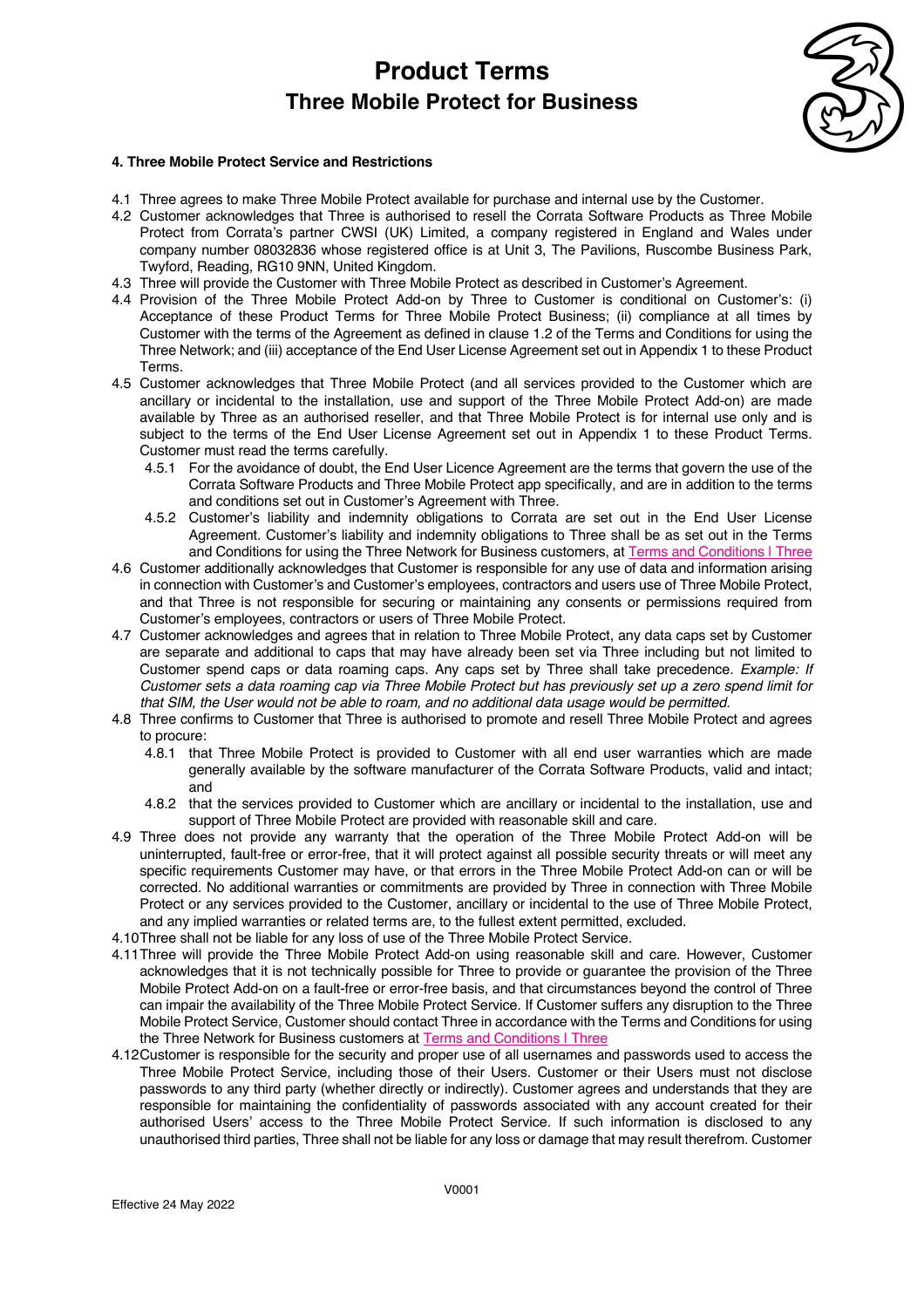

is liable for all use made of the Three Mobile Protect Service through their account, whether authorised by the Customer or not.

- 4.13Customer must notify the Three Business Service Team immediately if they become aware or suspect that security has been compromised, including unauthorised use of passwords. It is Customer's or their Users' responsibility to ensure that passwords are changed immediately if they believe they have been compromised.
- 4.14Customer is responsible for disabling access for any employees or other persons previously authorised to access the Three Mobile Protect console platform and/or wiping devices as required. Three shall not be liable for any unauthorised access.
- 4.15Customer shall be liable for any acts and/or omissions of any User and/or employee authorised by them to access the Three Mobile Protect console.
- 4.16Three may change these terms and change, suspend or discontinue Three Mobile Protect at any time. Three may change, update or upgrade Three Mobile Protect in order to ensure compliance with new legal or technological developments, and to protect against new or emerging security issues. If the changes are likely to disadvantage Customer, Three will provide a minimum of 30 days' notice. By continuing to use the Service after that time, Customer is expressing and acknowledging acceptance of the changes.

### **5. Data Protection**

- 5.1 Customer acknowledges and agrees that their personal information will be shared with Corrata and CWSI (UK) Limited for the purpose of providing and provisioning the Service, and supporting technical queries.
- 5.2 Customer accepts the Corrata terms of use on the processing of their personal information as set out within the Corrata privacy policy at Web Privacy Policy | Corrata
- 5.3 Customer accepts the CWSI (UK) Limited terms of use on the processing of their personal information as set out within the CSWI privacy policy at Privacy Policy | CWSI (cwsisecurity.com)

#### **6. Suspension of Three Mobile Protect**

- 6.1 Three may change these Terms and change, suspend or discontinue the Service at any time.
- 6.2 In addition to the rights of suspension set out within these Terms and the Terms and Conditions for using the Three Network for Business customers found at Terms and Conditions | Three. Three reserves the right to suspend the provision of the Three Mobile Protect Service pending investigation where:
	- 6.2.1 it reasonably suspects any of the requirements in these Terms have been breached by Customer or their Users, and reserves the right to terminate the Agreement immediately (without cost or liability on the part of Three) where such breach has taken place;
	- 6.2.2 in the event of an emergency, including complying with any request of an emergency service organisation:
	- 6.2.3 maintenance; or
	- 6.2.4 in order to comply with any law, regulation, court order or governmental request or order.
- 6.3 Any suspension of the Three Mobile Protect Service shall not exclude Three's right to subsequently terminate the Agreement.

#### **7. Termination of the Three Mobile Protect Service**

- 7.1 Either Party may terminate the Three Mobile Protect Add-on in accordance with the terms of the Agreement.
- 7.2 Customer may terminate the Three Mobile Protect Service upon written notice to Three. Where terminated, Three Mobile Protect will cease at the end of the billing cycle in which the notice to terminate was received. If Three Mobile Enterprise is terminated within its Minimum Term of 12 months, a Cancellation Fee will be payable as set out in Clause 2.2.
- 7.3 Upon expiry of the Three Mobile Protect Enterprise Minimum Term, the Three Mobile Protect Add-on will terminate, and access to Three Mobile Protect will cease.
- 7.4 Customer shall be liable for all Charges accruing in respect of the provision of the Three Mobile Protect Service during the applicable termination notice period.
- 7.5 Customer and their Users' must delete the Corrata app upon termination.
- 7.6 On termination of this Agreement for any reason, Three shall not be obliged to store or hold any Customer data (including Customer personal data) except as required by law.
- 7.7 Without prejudice to Three's other rights set out within the Agreement, Three shall be entitled to terminate the Service forthwith on written notice to Customer in the event that:
	- 7.7.1 Customer fails to promptly comply with any reasonable request/condition specified by Three in relation to Customer's use of the Service;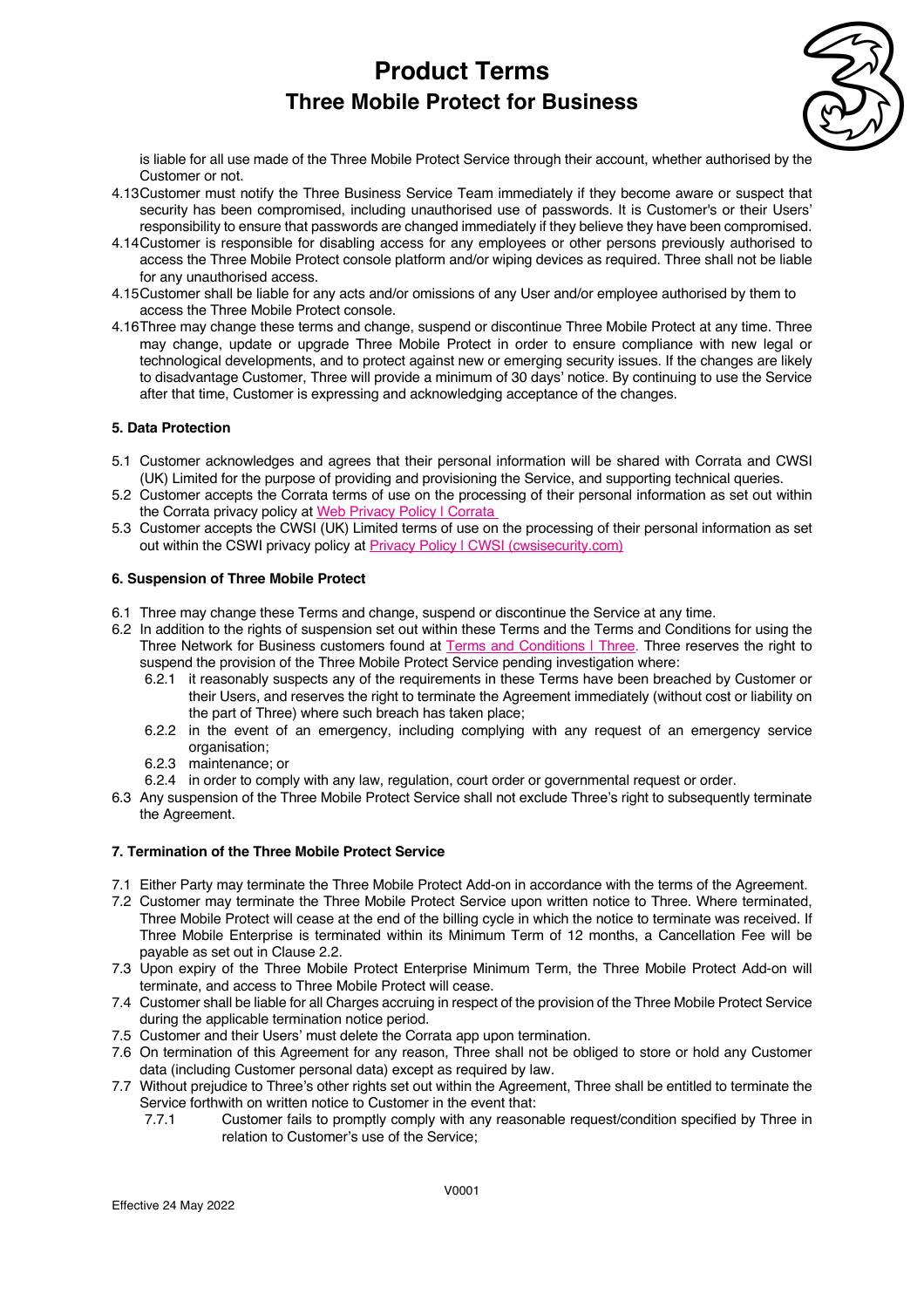

- 7.7.2 Three is unable to resolve a dispute with any third party upon whom provision of components of the Service is related or contingent; or
- 7.7.3 Three has reasonable grounds to believe that Customer's use of the Service constitutes a breach of any applicable Law.

### **8. Definitions**

- 8.1 The Definitions section of the Terms and Conditions for using the Three Network for Business customers Agreement (titled 'Definitions') shall be amended by the inclusion of the following additional defined terms:
	- (a) "Corrata" means Corrata Limited, the company registered in Ireland under company number 575198 whose registered office is at Block A, the Arches, Blackrock Business Park, Blackrock, County Dublin.
	- (b) "Corrata Software Products" means the third-party mobile device analytics and reporting software tools purchased by the Customer, and sold by Three as Three Mobile Protect.
	- (c) CWSI (UK) Limited means the company as set out in Clause 4.2 of these Terms.
	- (d) "End User License Agreement" means the terms of use specified in Appendix 1 or any 'click-wrap' or 'click-thru' legal agreement, made available to Customer or Customer's Users by the manufacturer of the Corrata Software Products and entered into between Corrata Limited and Customer.
	- (e) "Three Business Service Team" means the team contactable on 337 from a Three phone or 0800 033 8033 from any other phone; or re-routed via the Customer Success Manager. The Three Business Service Team are available 8am and 8pm on Working Days or 9am to 6pm on Saturdays.
	- (f) "Warranty Period" means the period of 12 (twelve) months from the date of delivery of any Corrata Software Products to Customer.
	- (g) "Working Day(s)" means Monday to Friday inclusive, other than public holidays in the UK.

## Appendix 1 – End User License Agreement

## CORRATA LTD. TERMS OF USE

**PLEASE READ CAREFULLY:** IF YOU ARE ACCEPTING THIS SOFTWARE-AS-A-SERVICE TERMS OF USE ("AGREEMENT") ON BEHALF OF A COMPANY OR OTHER LEGAL ENTITY ("**CUSTOMER**"), YOU REPRESENT AND WARRANT THAT YOU HAVE FULL AUTHORITY TO BIND THE CUSTOMER TO THIS AGREEMENT. UNLESS THE CUSTOMER HAS ANOTHER VALID AGREEMENT FOR THE PURCHASE AND USE OF CORRATA LTD. ("**CORRATA**") PRODUCTS (AS DEFINED BELOW), THIS AGREEMENT GOVERNS YOUR RIGHTS TO THE CORRATA PRODUCTS.

This Agreement is entered into as of the earliest of the date that Customer accepts the terms and conditions herein the date set forth on an Order, or the date on which Customer downloads, installs, activates or uses the Software.

### 1) **Definitions**

"Associated Company" means, with respect to a party, any subsidiary or holding company of that party, or any subsidiary or holding company of any such holding company.

"Documentation" means the written and/or electronic release notes, implementation guides, or other published technical documentation about the applicable Product that is provided by Corrata to Customer together with access to the Product.

"Customer Data" means the data inputted or collected by the Customer or by Corrata on the Customer's behalf for the purpose of using the Product or facilitating the Customer's use of the Product.

"License Term" means the term of the access rights granted for the Product, as identified in the relevant Order, starting when Corrata delivers to Customer the relevant credentials to access and use the Product.

"Order" means any purchase order, product schedule or ordering document between Customer and authorized reseller or between Customer and Corrata (if purchasing directly) that identifies the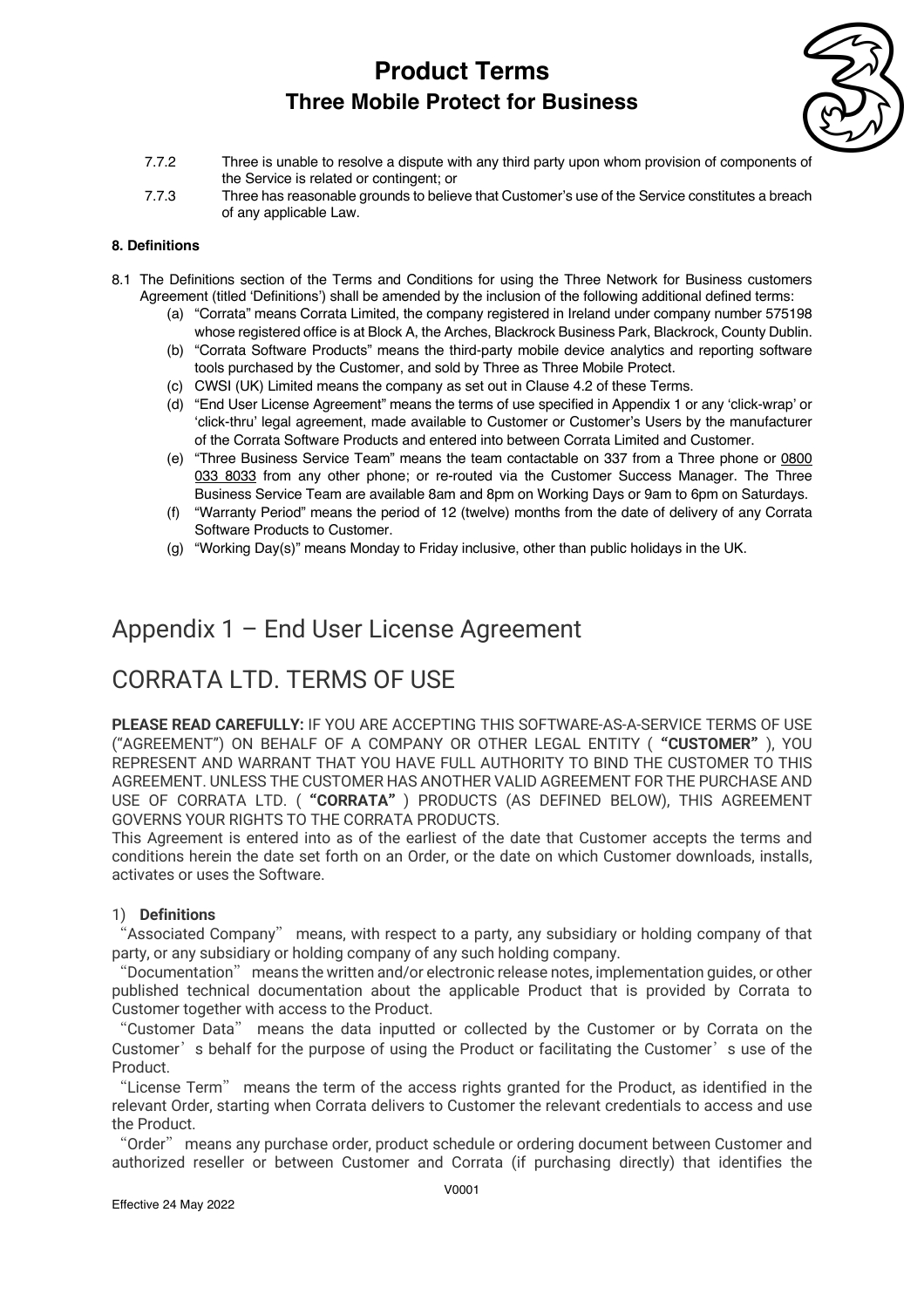

products and/or services licensed or sold and any applicable licensing parameters (e.g.,the number of licenses).

"Product" means the mobile security and control services made available by access to and use of software hosted by Corrata to which Customer has purchased a license under the relevant Order. References in this Agreement to the Product shall include the Software.

"Software" means the object code version of Corrata proprietary computer programs made available by Corrata for download by Customer for use in connection with any Product, including any Documentation and Updates.

"Updates" means any correction, update, upgrade, patch, or other modification or addition made by Corrata to specific Software.

### **2) Rights of Access and Use**

Access and Use. Subject to the terms and conditions of this Agreement, during the applicable License Term, Corrata hereby grants to Customer (i) a non-exclusive, non-transferable and non-sublicensable license for Customer to install, access and use the Product, solely for Customer's internal use with Customer's ordinary business operations and in accordance with the applicable Documentation. Customer may provide access to the Product to its employees, contractors, and Associated Companies (and any employees and contractors of such Associated Companies), provided Customer is responsible for their actions that violate the terms of this Agreement. Customer agrees that its purchase of the Product is neither contingent upon the delivery of any future functionality or features nor dependent upon any oral or written public comments made by Corrata with respect to future functionality or features.

Trial License. This Agreement applies to trial copies of the Product ("Trial Product"), except for the following different or additional terms: (i) the License Term for Trial Product is thirty (30) days, which Corrata may extend upon written consent; (ii) the trial period shall commence on the date that Corrata first provides Customer credentials to access the Trial Product; (iii) Trial Product is provided "AS IS" without warranty of any kind, and Corrata disclaims all warranties, indemnities, and all other liabilities for Trial Product; (iv) Customer is not entitled to any support and maintenance services or any Updates for Trial Product; and (v) either party may terminate the license for Trial Product upon five (5) days' written notice to the other party.

### **3) Use Restrictions; Customer Obligations**

As a condition of the license granted in Section 2, Customer shall not itself and shall not authorize or permit any third party to: (a) reverse engineer, decompile, decode, decrypt, disassemble, or attempt to derive any source code from the Product (except and only to the extent any foregoing restriction is prohibited by applicable law); (b) modify, adapt, or create any derivative works based on the Product; (c) distribute, sell, license, lease, transfer, or otherwise provide any Product to third parties except as expressly provided in this Agreement; (d) provide the Product as a service to unassociated third parties, including but not limited to on a service bureau, SaaS, or time-sharing basis; (e) unbundle any component of any Product; or (f) use the Documentation except for supporting Customer's authorized use of the Product; or (g) use the Product to store or transmit malicious code or infringing, libelous, unlawful or tortious material; or (h) disrupt the integrity or performance of any Product accessed as a service. Customer shall use commercially reasonable efforts to prevent unauthorized access to or use of any Product and notify Corrata promptly of any such unauthorized access or use.

### **4) Payment; Additional Licenses; Reporting**

Customer shall pay the fees for Corrata products and/or services as set forth in the applicable Order. Fees will be invoiced quarterly in advance. If Customer is purchasing through a reseller, payment terms will be determined by Customer and the reseller. If Customer is purchasing directly from Corrata, all fees shall be paid in the currency specified in the Order and are due within thirty (30) days of the invoice. Customer shall pay all applicable fees, insurance costs, and taxes, excluding taxes on Corrata's net income. If the actual number of registered devices or users (as applicable) exceed the number of licenses purchased by Customer in the applicable Order, then Customer shall (a) immediately cease such excess usage or (b) purchase additional licenses to cover the excess usage. Fees for excess usage shall be based on Corrata's then-current price list or specified in the Order. Customer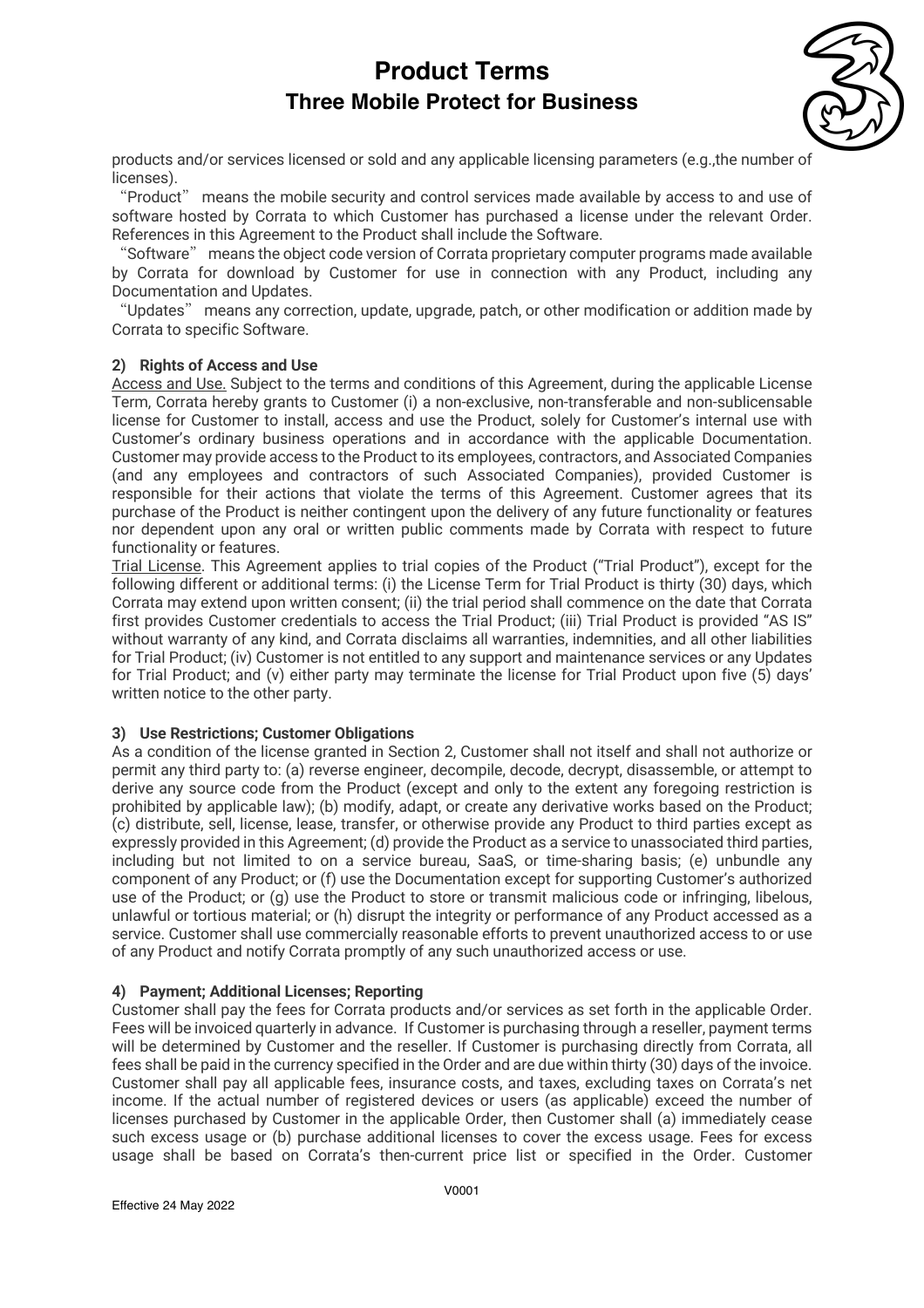

acknowledges that Corrata's delivery and support infrastructure may enable Corrata to access the device or user count for the Product. Upon written notice by Corrata, Customer shall certify in writing the number and type of registered devices or users.

### **5) Confidentiality**

Definition. "Confidential Information" means non-public information provided by one party (" Discloser") to the other ("Recipient") that is designated as confidential or reasonably should be considered as such, excluding information that (i) is or becomes public through no fault of the Recipient, (ii) was known to Recipient before the disclosure, (iii) is disclosed to Recipient by a third party without violation of any confidentiality restrictions, or (iv) is independently developed by the Recipient without access to or use of the Discloser's information. Corrata Confidential Information includes but is not limited to all Products (and any derivatives, performance data, benchmark results, security assessments, product roadmaps and any other technical information relating to the Products), Documentation and its derivatives, and Corrata's pricing. The terms and conditions of this Agreement are the Confidential Information of both parties.

Non-disclosure and Non-Use. The Recipient shall (i) only use the Confidential Information of the Discloser to exercise its rights and/or to perform under this Agreement, (ii) use the same degree of care to prevent unauthorized use and disclosure of Discloser's Confidential Information as it does for its own confidential information, but in no event less than reasonable care, and (iii) with respect to employees, contractors, or agents of Recipient, limit access to the Discloser's Confidential Information only to those employees, contractors, or agents who have a need to access such Confidential Information and who are subject to confidentiality obligations at least as restrictive as those specified in this Section 5. The Recipient may disclose the Discloser's Confidential Information to the extent required by any court, governmental body, or law or regulation, provided that, if legally permissible, Recipient shall provide prompt written notice to the Discloser of such disclosure. Upon written request of the Discloser, the Recipient shall return or destroy, at Discloser's option, the Discloser's Confidential Information.

### **6) Ownership**

Corrata and its suppliers own and retain all right, title, and (except as expressly licensed in this Agreement) interest in and to the Product and its derivative works. Customer Data shall at all times vest in and be the absolute property of the Customer. Customer is not obligated to provide Corrata with any suggestions or feedback about the products or services ("Feedback"). To the extent Customer does provide Feedback to Corrata, Customer assigns ownership of such Feedback to Corrata and Corrata may use and modify such Feedback without any restriction or payment.

### **7) Indemnity**

- a) Indemnification by Corrata. Corrata shall at its cost and expense (i) defend or settle any claim brought against Customer and its directors, officers and employees ("Customer Indemnitee(s)") by an unAssociated Company third party alleging that Customer's use of the Product infringes or violates that third party' s intellectual property right(s), and (ii) pay, indemnify and hold Customer Indemnitees harmless from any settlement of such claim or any damages finally awarded to such third party by a court of competent jurisdiction as a result of such claim.
- b) Remedies. If a claim under Section 7.a occurs or in Corrata's opinion is reasonably likely to occur, Corrata may at its expense and sole discretion: (i) procure the right to allow Customer to continue using the applicable Product, (ii) modify or replace the applicable Product to become non-infringing, or (iii) if neither (i) nor (ii) is commercially practicable, terminate Customer's license to the affected portion of applicable Product and refund a portion of the pre-paid, unused license fees paid by Customer corresponding to such Product.
- c) Exclusions. Corrata shall have no obligations under this Section 7 if the claim is based upon or arises out of: (i) any modification to the applicable Product not made by or at the direction of Corrata, (ii) any combination or use of the applicable Product with any third party equipment,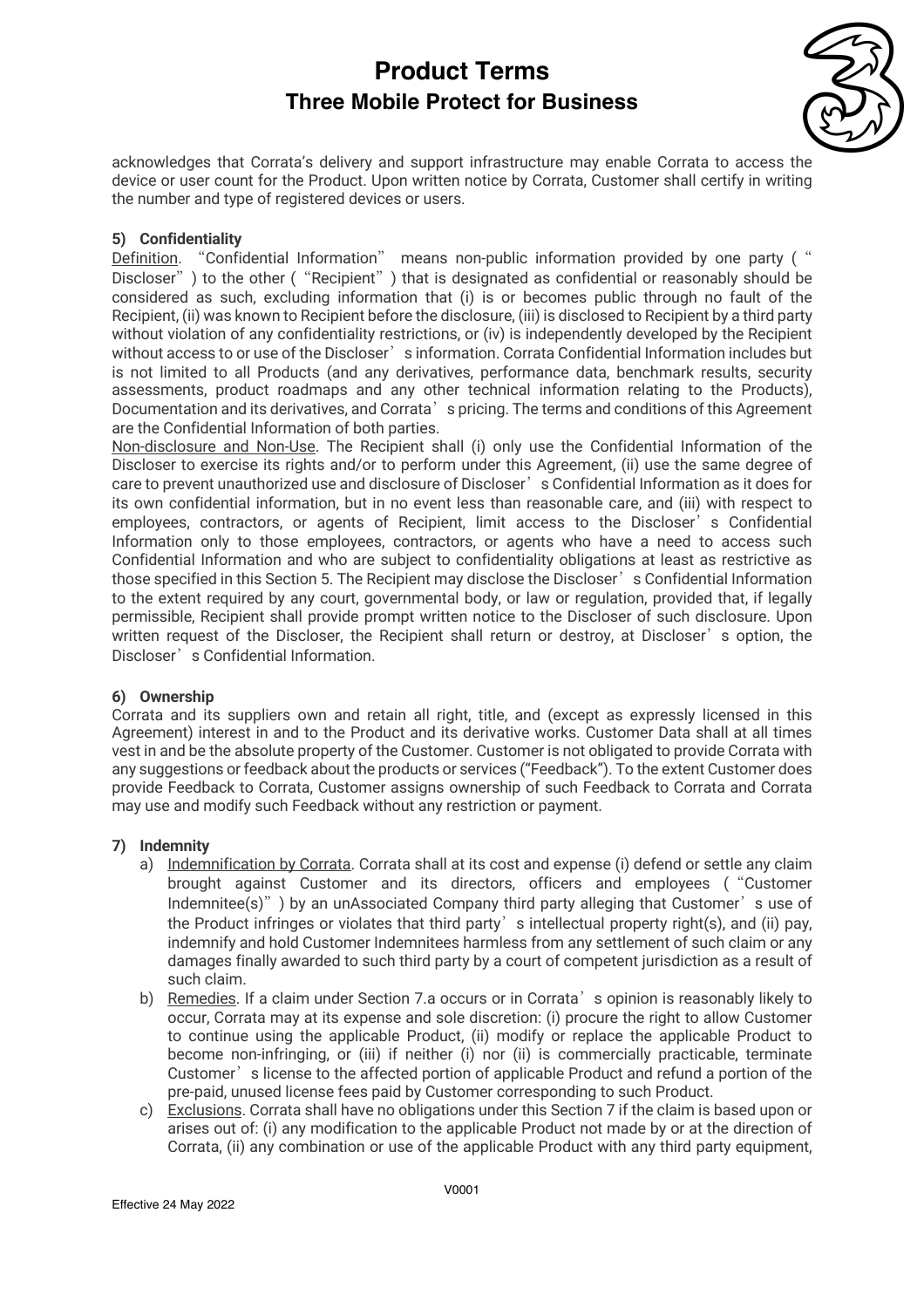

products or systems, to the extent that such claim is based on such combination or use, (iii) Customer's continued use of the allegedly infringing technology after being notified of the infringement claim, (iv) Customer's failure to use Updates made available by Corrata, (v) Customer's failure to use the Product in accordance with the applicable Documentation. and/or (vi) use of the Product outside the scope of the license granted under this Agreement. This Section 7 constitutes Customer's sole and exclusive remedies, and Corrata's entire liability, with respect to infringement of third party intellectual property rights.

- d) Indemnification by Customer. Customer shall at its cost and expense (i) defend or settle any claim brought against Corrata and its directors, officers and employees ("Corrata Indemnitee(s)") by an unAssociated Company third party alleging that the Customer Data infringes or violates a third party's intellectual property or privacy right(s), and (ii) pay, indemnify and hold Corrata Indemnitees harmless from any settlement of such claim or any damages finally awarded to such third party by a court of competent jurisdiction as a result of such claim.
- e) Procedures. Each indemnitor's indemnification obligation is conditioned on the indemnitee: (i) giving the indemnitor prompt written notice of such claim, (ii) permitting the indemnitor to solely control and direct the defense or settlement of such claim, provided the indemnitor shall not settle any claim in a manner that requires the indemnitee to admit liability or pay money without the indemnitee's prior written consent, and (iii) providing the indemnitor all reasonable assistance in connection with the defense or settlement of such claim, at the indemnitor's cost and expense.

### **8) Warranties**

- a) Product. Corrata represents and warrants to Customer that the Product materially conforms to the specifications specified in the relevant Documentation. Customer must notify Corrata of any warranty deficiencies within thirty (30) days from the provision of the deficient Product. Customer's sole and exclusive remedy and the entire liability of Corrata for Corrata's breach of this warranty will be for Corrata, at its option, to (i) repair such Product (and/or deliver new applicable Software) or (ii) terminate the applicable License Term and refund any prepaid, unused subscription fees paid to Corrata for the unused period of any such terminated License Term.
- b) Exclusions. The express warranties do not apply if the applicable Product (i) has been modified. except by or at the direction of Corrata, (ii) has not been installed, used, or maintained in accordance with this Agreement and Documentation, (iii) has been subjected to abnormal physical or electrical stress, misuse, negligence or accident, and/or (iv) is used with equipment, products or systems not specified in the Documentation. Additionally, these warranties only apply if notice of a warranty claim is provided within the applicable warranty period.
- c) Disclaimer. TO THE MAXIMUM EXTENT PERMITTED BY APPLICABLE LAW, EXCEPT FOR THE WARRANTIES EXPRESSLY STATED IN THIS SECTION 8, THE PRODUCT AND SERVICES ARE PROVIDED "AS IS," AND CORRATA PROVIDES NO OTHER REPRESENTATIONS AND WARRANTIES OF ANY KIND, WHETHER EXPRESS, IMPLIED, STATUTORY OR OTHERWISE, AND CORRATA SPECIFICALLY DISCLAIMS ALL IMPLIED WARRANTIES INCLUDING, WITHOUT LIMITATION, ANY WARRANTIES OF MERCHANTABILITY OR FITNESS FOR A PARTICULAR PURPOSE OR NON-INFRINGEMENT.

### **9) Term and Termination**

The access rights granted herein with respect to the Product shall remain effective until the License Term for the relevant Product expires or the license for the relevant Product is terminated. This Agreement shall remain effective until the earliest of termination in accordance with this Section 9, or expiration of the applicable License Term. If Corrata agrees to reinstate a lapsed subscription license, then the terms of this Agreement shall apply. Either party may terminate this Agreement: (a) upon thirty (30) days' written notice of a material breach by the other party (or three (3) business days in the case of a failure to pay), unless the breach is cured within the notice period, or (b) immediately, if the other party ceases to do business, becomes insolvent, or seeks protection under any bankruptcy or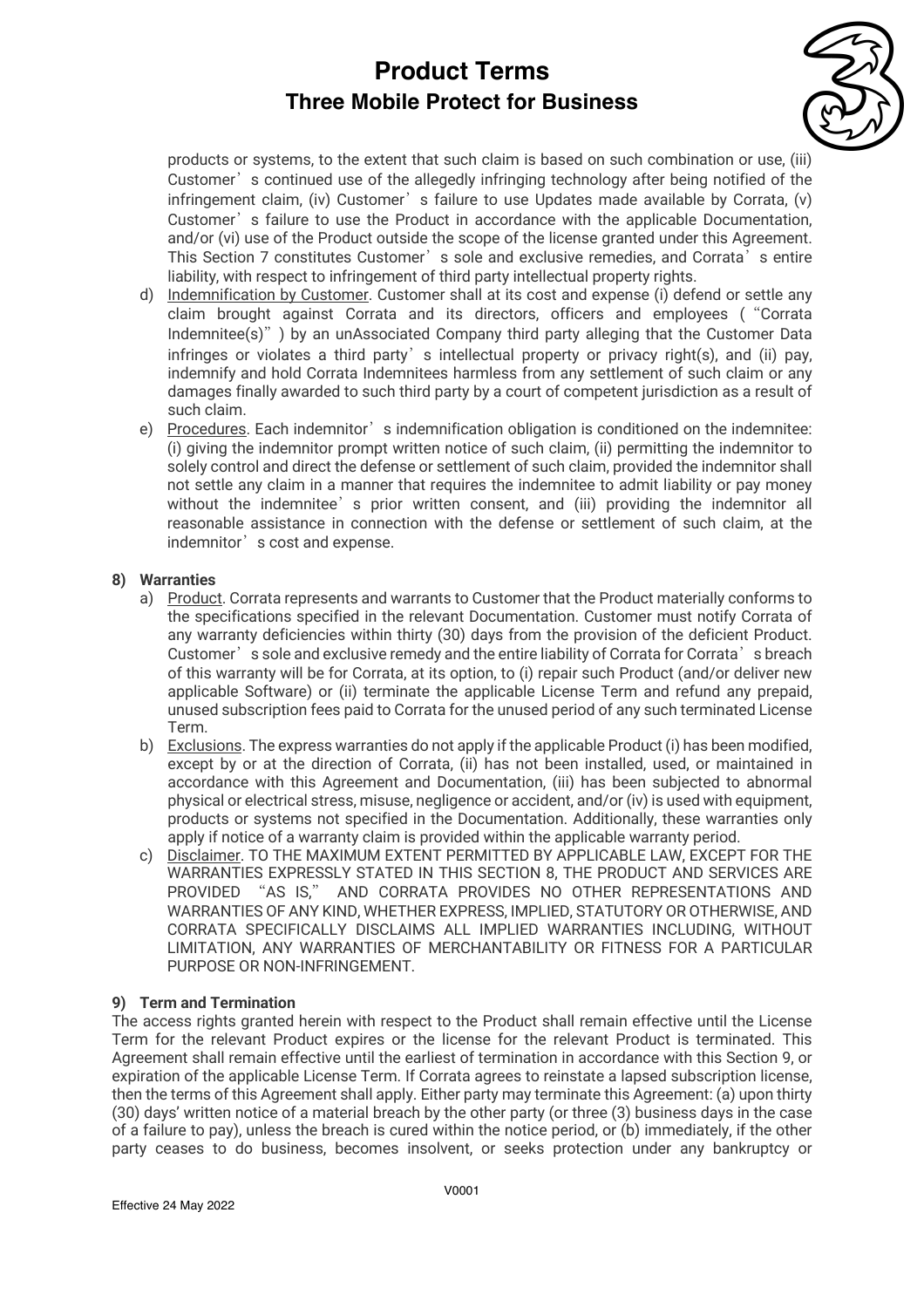

comparable proceedings. In addition, the parties may terminate this Agreement by mutual written consent. All other licenses terminate upon expiration or termination of this Agreement. In addition, Sections 1, 3-7, and 9-11, and all liabilities that accrue prior to termination shall survive expiration or termination of this Agreement for any reason. For ninety (90) days after the expiration or termination of this Agreement, upon Customer's request, Corrata shall permit Customer to access the Product solely to the extent necessary for Customer to retrieve applications uploaded to such Product by Customer. After such 90-day period, Corrata may delete all Customer Data in Corrata's possession or control.

### **10) Limitation of Liabilities**

TO THE MAXIMUM EXTENT PERMITTED BY APPLICABLE LAW, EXCEPT FOR ANY BREACHES OF OR FOR LIABILITY ARISING OUT OF SECTION 3 (RESTRICTIONS), 5 (CONFIDENTIALITY) OR A PARTY'S INDEMNIFICATION OBLIGATIONS UNDER THIS AGREEMENT, OR CUSTOMER'S PAYMENT OBLIGATIONS, NEITHER PARTY SHALL BE LIABLE TO THE OTHER PARTY IN CONNECTION WITH THIS AGREEMENT OR THE SUBJECT MATTER HEREOF (UNDER ANY THEORY OF LIABILITY, WHETHER IN CONTRACT, STATUTE, TORT OR OTHERWISE) FOR: (a) ANY LOST PROFITS, LOST BUSINESS OPPORTUNITIES, LOST DATA, OR SPECIAL, INCIDENTAL, CONSEQUENTIAL OR PUNITIVE DAMAGES, EVEN IF SUCH PARTY HAS BEEN ADVISED OF THE POSSIBILITY OF SUCH DAMAGES OR LOSSES OR SUCH DAMAGES OR LOSSES WERE REASONABLY FORESEEABLE, OR (b) AN AMOUNT THAT EXCEEDS THE TOTAL FEES PAYABLE TO CORRATA FOR THE RELEVANT PRODUCT OR SERVICE DURING THE TWELVE-MONTH PERIOD BEFORE THE EVENT GIVING RISE TO SUCH LIABILITY. THESE LIMITATIONS WILL APPLY NOTWITHSTANDING ANY FAILURE OF ESSENTIAL PURPOSE OF ANY REMEDY SPECIFIED IN THIS AGREEMENT. MULTIPLE CLAIMS SHALL NOT EXPAND THE LIMITATIONS SPECIFIED IN THIS SECTION 10.

### **11) General**

- a) Export/Import. The Product and Documentation may be subject to U.S. and foreign import and export control laws and regulations. Customer agrees to comply with all such regulations applicable to Customer, including obtaining applicable import licenses.
- b) Governing Law and Jurisdiction. This agreement and any dispute or claim arising out of or in connection with it or its subject matter or formation (including non-contractual disputes or claims) shall be governed by and construed in accordance with English law. Each party irrevocably agrees that the courts of England and Wales shall have exclusive jurisdiction to settle any dispute or claim arising out of or in connection with this agreement or its subject matter or formation (including non-contractual disputes or claims).
- c) Assignment. Neither party may assign this Agreement without prior written consent of the other party, provided however either party may do so to a successor-in-interest pursuant to a merger, acquisition, or sale of all or substantially all of its business and/or assets. Any assignment in violation of this Section 12.c shall be void. Subject to the foregoing, all rights and obligations of the parties under this Agreement shall be binding upon and inure to the benefit of and be enforceable by and against the successors and permitted assigns.
- d) Data Processing. Corrata shall only collect, access, use, store, safeguard, disclose and transfer ("Process") Personal Data (i) for the purposes of this Agreement, including without limitation, to implement and deliver the Product and its features and associated services, provide Customer support, and help Customer prevent or address service or technical problems, (ii) as otherwise expressly permitted by Customer in writing, or (iii) as compelled by law. Customer shall make such disclosures, obtain such consents, and provide such access, choices and other applicable rights to individual users with regard to the Processing of Personal Information as are required under applicable law, rules or regulations. "Personal Data" means any information relating to an identified or identifiable natural person that is obtained by or communicated to Corrata by Customer in performance by Corrata of its obligations under this Agreement. Corrata collects, analyzes, and uses aggregated, deidentified technical data and related information (such as product or feature usage, device metrics/metadata and/or mobile application usage) to facilitate market research, product development/improvement and to provide support and maintenance services. Corrata may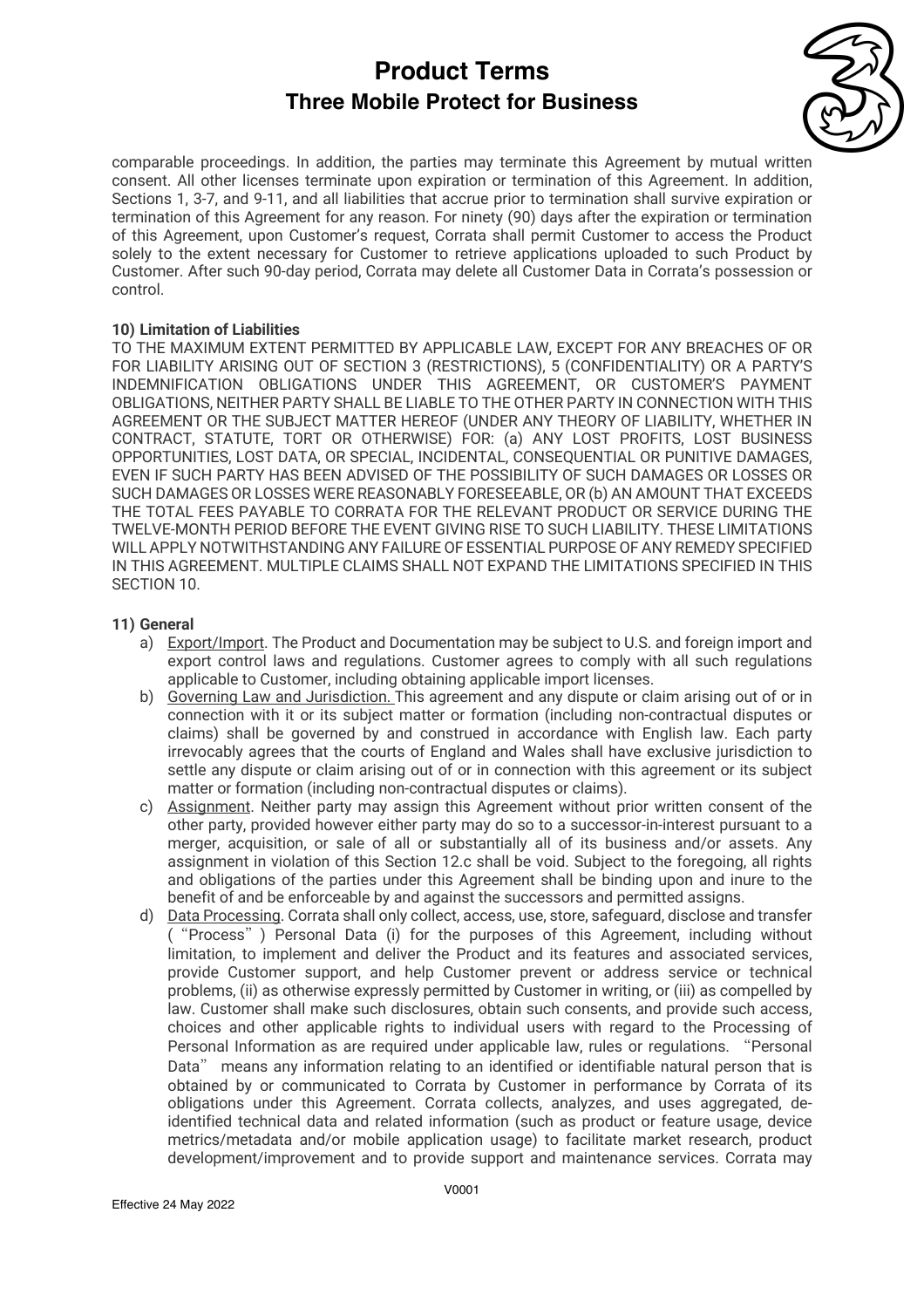

use, store, or disclose such information or material derived from such information, as long as it is in a form that does not identify or is not attributable to any individual. Corrata will not disclose Customer Data outside of Corrata or its affiliates except (i) as Customer directs, (ii) as described in the Agreement, or (iii) as required by law. The Additional European Terms Schedule shall apply to the processing of Personal Data of individuals using the Product in the European Economic Area, United Kingdom or Switzerland by Corrata on behalf of Customer.

- e) Publicity. Corrata may publicly disclose that Customer is a customer of Corrata and a licensee of the Product, including in a list of Corrata customers and other promotional materials.
- f) Independent Contractor. The parties are independent contractors. This Agreement shall not establish any relationship of partnership, joint venture, employment, franchise or agency between the parties.
- g) Customer Associated Companies. An Associated Company may purchase Corrata products and/or services either by executing a participation agreement with Corrata or through Corrata 's acceptance of an Order issued by such Associated Company or Authorized Reseller (as applicable). Upon execution of a participation agreement by Associated Company or, if the Associated Company issues a purchase order referring to this Section 12.j, that is accepted by Corrata, such Associated Company shall be deemed to have purchased such products and/or services hereunder, and such Associated Company shall be bound by and shall comply with the terms and conditions of this Agreement as a "Customer" under the Agreement.
- h) Waiver & Severability; Amendments. The failure of either party to enforce any provision of this Agreement shall not constitute a waiver of any other provision or any subsequent breach. If any provision of this Agreement is held to be illegal, invalid or unenforceable, the provision will be enforced to the maximum extent permissible so as to effect the intent of the parties, and the remaining provisions of this Agreement will remain in full force and effect. This Agreement may only be amended, or any term or condition set forth herein waived, by written consent of both parties.
- i) Notices. Except as otherwise provided in this Agreement, all legal notices to Customer will be given in writing to any Customer address listed on the applicable Order. All legal notices to Corrata will be given in writing to: Corrata, Ltd., Block 3, Blackrock Business Park, Blackrock, Dublin, Ireland. Such notices will be effective (a) when personally delivered, (b) on the reported delivery date if sent by a recognized international or overnight courier, or (c) five business days after being sent by registered or certified mail (or ten days for international mail). For clarity, purchase orders, invoices, and other documents relating to order processing and payment are not legal notices and may be delivered electronically in accordance with Corrata and Customer 's standard ordering procedures.
- j) Entire Agreement. This Agreement consists of these terms and conditions, and the attached schedule(s), which are incorporated by reference. This Agreement constitutes the entire agreement between the parties with respect to its subject matter and supersedes and cancels all prior agreements, representations, communications, and understandings of the parties, written or oral, relating to such subject matter, and is not intended to confer upon any person other than the signatories below any rights or remedies. This Agreement prevails over any conflicting, or additional terms of any ordering document, acknowledgment, confirmation or other document issued by Customer before or after the execution of this Agreement unless such conflicting or additional terms have been introduced via an amendment and accepted in writing by both parties. The headings of sections of this Agreement are for convenience and are not for use in interpreting this Agreement.

### **SCHEDULE A: ADDITIONAL UNITED KINGDOM & EUROPEAN TERMS**

**1. Additional European Terms**. These terms apply to the processing of Personal Data of individuals using the Product in the European Economic Area ("**EEA**"), United Kingdom or Switzerland by Corrata on behalf of Customer. Article 28(1) of the European Union General Data Protection Regulation and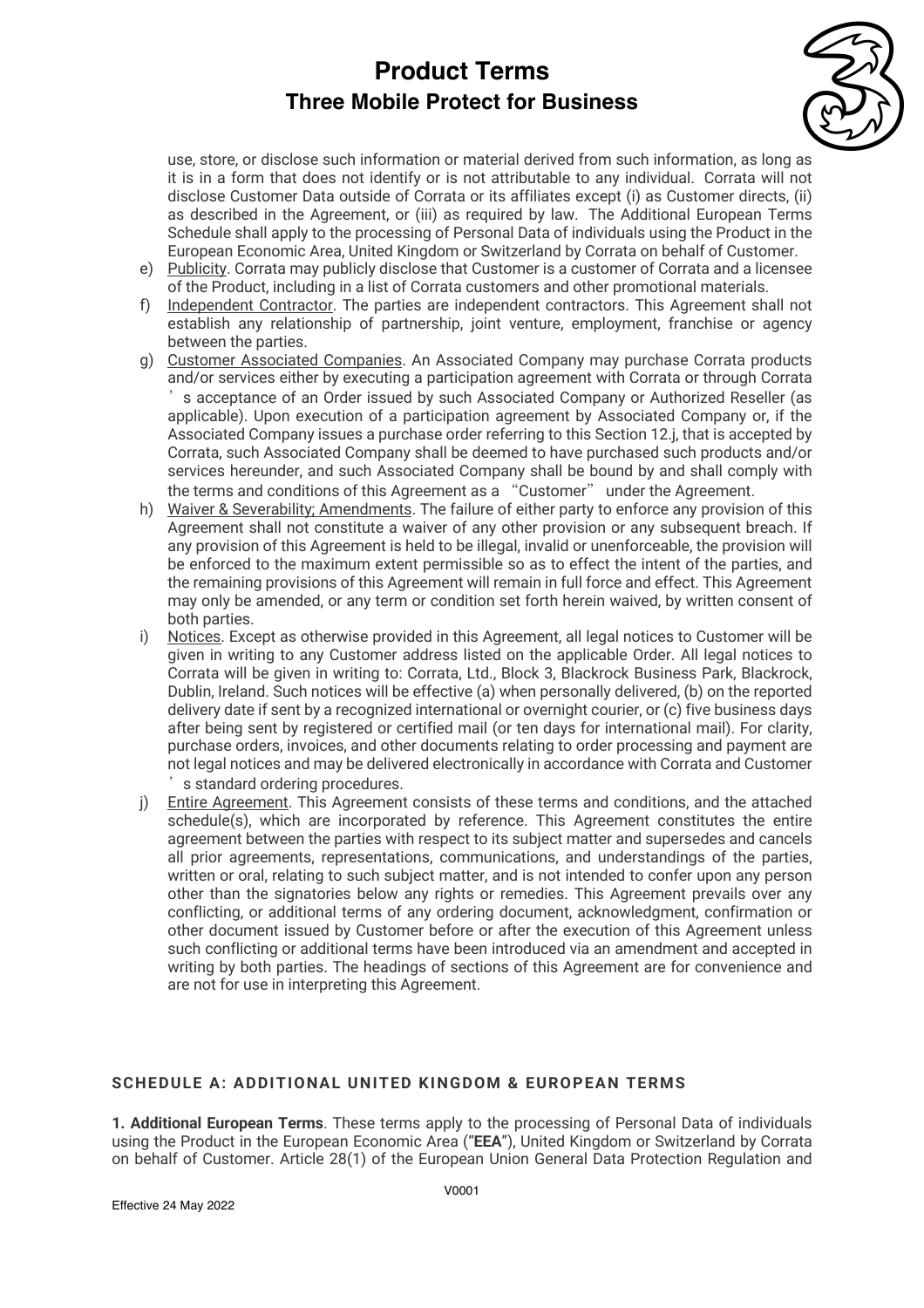

Article 28(3) of the UK GDPR (collectively "**GDPR**") requires an agreement between a controller and processor, and between a processor and subprocessor, that processing be conducted in accordance with technical and organizational measures that meet the requirements of the GDPR and ensure the protection of the rights of data subjects. The Additional European Terms are intended to satisfy that requirement for the parties. Terms used but not defined in the Additional European Terms, such as "**personal data breach**", "**processing**", "**controller**", "**processor**", and "**data subject**", will have the meaning given to them in Article 4 of the GDPR.

**2. Intent of the Parties**. The terms in the Terms of Use, including the Additional UK & European Terms and the other data processing provisions of the Corrata Terms of Use, constitute a data processing agreement. For the Product, Corrata is a data processor (or sub-processor) acting on Customer's behalf. As data processor (or sub-processor), Corrata will only act upon Customer's instructions. The Terms of Use, along with Customer's use and configuration of features in the Product, are Customer's complete and final instructions to Corrata for the processing of Customer Data. Any additional or alternate instructions must be agreed to in writing.

### **3. Description of Data Processing**

a. Subject matter and duration. The subject matter of the processing of Personal Data is the performance of the Product including compatible services. The duration of data processing is for the Term.

b. Nature and purpose. The nature and purpose of the processing shall be to implement and deliver the Product and its features and associated services, provide Customer support, help Customer prevent or address service or technical problems, and provide Customer with support, such as troubleshooting recurring issues and improvements to support or to the Product.

c. Data exporter. Customer is a controller or processor of Personal Data and the data exporter.

d. Data importer. Corrata, Inc. is a processor or subprocessor of Personal Data and the data importer. e. Data subjects. The categories of Data Subject to whom the Personal Data relates are Customer's representatives and Customer's personnel who provide Corrata with their Personal Data by using the Product.

f. Categories of data. The types of Personal Data processed, which varies by Customer use case, may include: (i) basic contact information of individuals using the Product for administration of local accounts and to enable electronic communications relating to access control or the management of mobile devices; (ii) basic information about mobile devices to facilitate their registration and the deployment, operation and maintenance of Product; (iii) names, email addresses, usernames and other Personal Data contained in authentication tokens and single sign on certificates, authentication requests and responses to those requests, to support secure authentication; and (iv) other data in an electronic form used by Corrata in the context of the Product.

g. Processing operations. The Personal Data transferred will be subject to the following basic processing activities: collect, store, retrieve, consult, use, erase or destruct, disclose by transmission, disseminate or otherwise make available data exporter's data as necessary provide the Product in accordance with the data exporter's instructions, including related internal purposes (such as quality control, troubleshooting, product development, etc.).

h. Obligations and rights of Customer. The obligations and rights of Customer are set out in the Terms of Use.

### **4. GDPR Terms**

a. Corrata shall not engage another processor without prior specific or general written authorisation of Customer. In the case of general written authorisation, Corrata shall inform Customer of any intended changes concerning the addition or replacement of other processors, thereby giving Customer the opportunity to object to such changes.

b. Corrata shall process the Personal Data only on documented instructions from Customer, including with regard to transfers of Personal Data to a third country or an international organisation, unless required to do so by European Union, United Kingdom law or Member State law to which Corrata is subject; in such a case, Corrata shall inform Customer of that legal requirement before processing, unless that law prohibits such information on important grounds of public interest.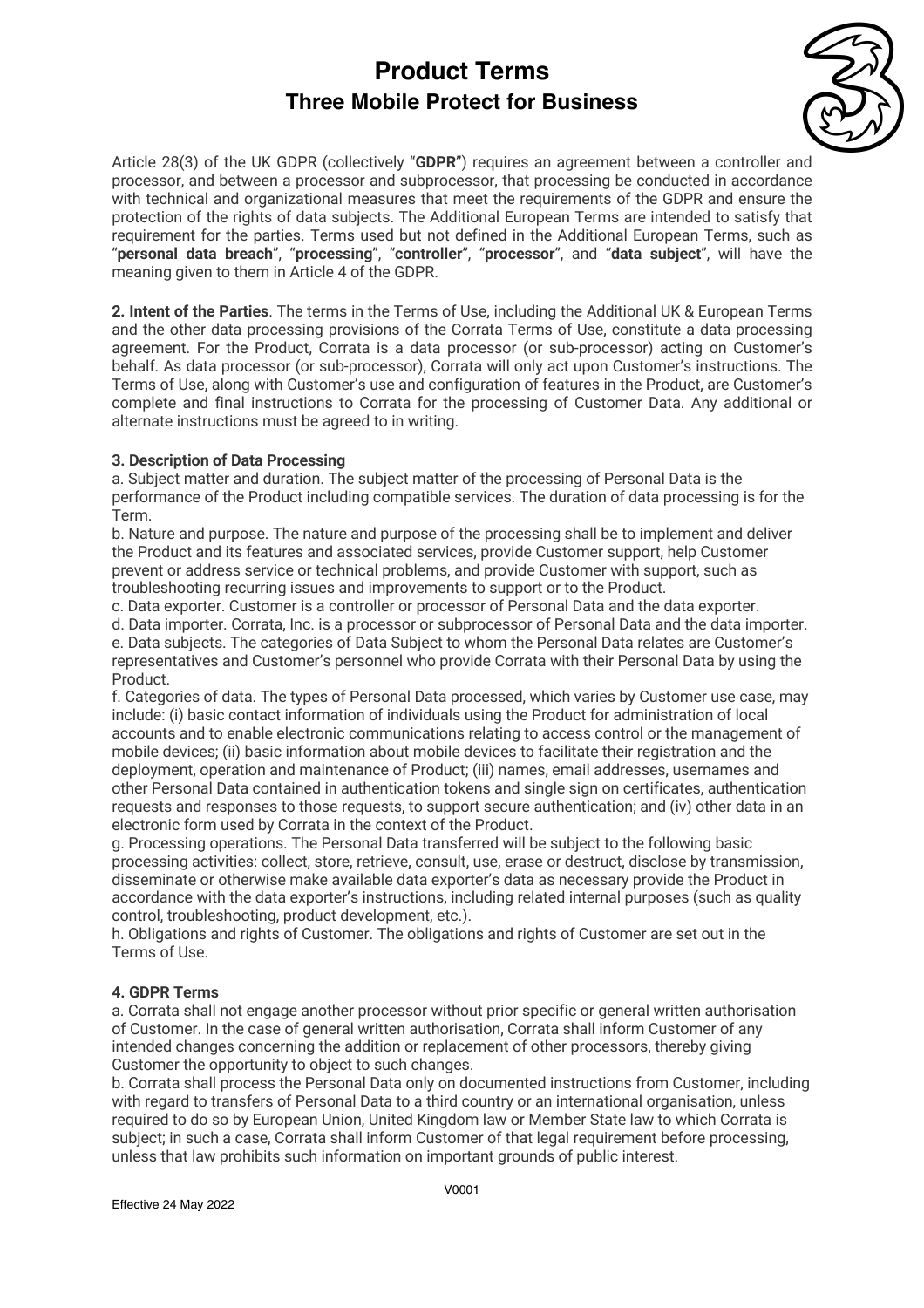

c. Corrata shall ensure that persons authorised to process the Personal Data have committed themselves to confidentiality or are under an appropriate statutory obligation of confidentiality. [28(3)]

d. Corrata shall take all measures required pursuant to Article 32 of the GDPR.

e. Corrata shall respect the conditions referred to in Section 4.a and 4.k for engaging another processor.

f. Corrata shall, taking into account the nature of the processing, assist Customer by appropriate technical and organisational measures, insofar as this is possible, for the fulfilment of the Customer's obligation to respond to requests for exercising the data subject's rights laid down in Chapter III of the GDPR.

g. Corrata shall assist Customer in ensuring compliance with the obligations pursuant to Articles 32 to 36 of the GDPR, taking into account the nature of processing and the information available to Corrata.

h. Corrata shall, at the choice of Customer, delete or return all the Personal Data to Customer after the end of the provision of services relating to processing, and delete existing copies unless European Union, United Kingdom or Member State law requires storage of the Personal Data. [

i. Corrata shall make available to Customer all information necessary to demonstrate compliance with the obligations laid down in Article 28 of the GDPR and allow for and contribute to audits, including inspections, conducted by Customer or another auditor mandated by Customer. j. Corrata shall immediately inform Customer if, in its opinion, an instruction infringes the GDPR or

other European Union or Member State data protection provisions.

k. Where Corrata engages another processor for carrying out specific processing activities on behalf of Customer, the same data protection obligations as set out in GDPR Article 28 shall be imposed on that other processor by way of a contract or other legal act under European Union, United Kingdom or Member State law, in particular providing sufficient guarantees to implement appropriate technical and organisational measures in such a manner that the processing will meet the requirements of the GDPR. Where that other processor fails to fulfil its data protection obligations, Corrata shall remain fully liable to the Customer for the performance of that other processor's obligations.

l. Taking into account the state of the art, the costs of implementation and the nature, scope, context and purposes of processing as well as the risk of varying likelihood and severity for the rights and freedoms of natural persons, Customer and Corrata shall implement appropriate technical and organisational measures to ensure a level of security appropriate to the risk, including inter alia as appropriate: (i) the pseudonymisation and encryption of Personal Data; (ii) the ability to ensure the ongoing confidentiality, integrity, availability and resilience of processing systems and services; (iii) the ability to restore the availability and access to Personal Data in a timely manner in the event of a physical or technical incident; and (iv) a process for regularly testing, assessing and evaluating the effectiveness of technical and organisational measures for ensuring the security of the processing. m. In assessing the appropriate level of security, account shall be taken of the risks that are presented by processing, in particular from accidental or unlawful destruction, loss, alteration, unauthorised disclosure of, or access to Personal Data transmitted, stored or otherwise processed. n. Customer and Corrata shall take steps to ensure that any natural person acting under the authority of Customer or Corrata who has access to Personal Data does not process them except on instructions from Customer, unless he or she is required to do so by European Union, United Kingdom or Member State law.

o. Corrata shall notify Customer without undue delay after becoming aware of a personal data breach. Such notice will, at a minimum, (i) describe the nature of the personal data breach including where possible, the categories and approximate number of data subjects concerned and the categories and approximate number of Personal Data records concerned; (ii) communicate the name and contact details of the data protection officer or other contact where more information can be obtained; (iii) describe the likely consequences of the personal data breach; and (iv) describe the measures taken or proposed to be taken by the controller to address the personal data breach, including, where appropriate, measures to mitigate its possible adverse effects.

p. Subprocessors. Customer consents to Corrata engaging Subprocessors for the processing of Personal Data in accordance with Section 4.a and 4.k. A list of Corrata's current Subprocessors is available upon request. At least 14 days before authorizing any new Subprocessor to access Personal Data, Corrata will update the list. Where Corrata is a processor (and not a subprocessor), the